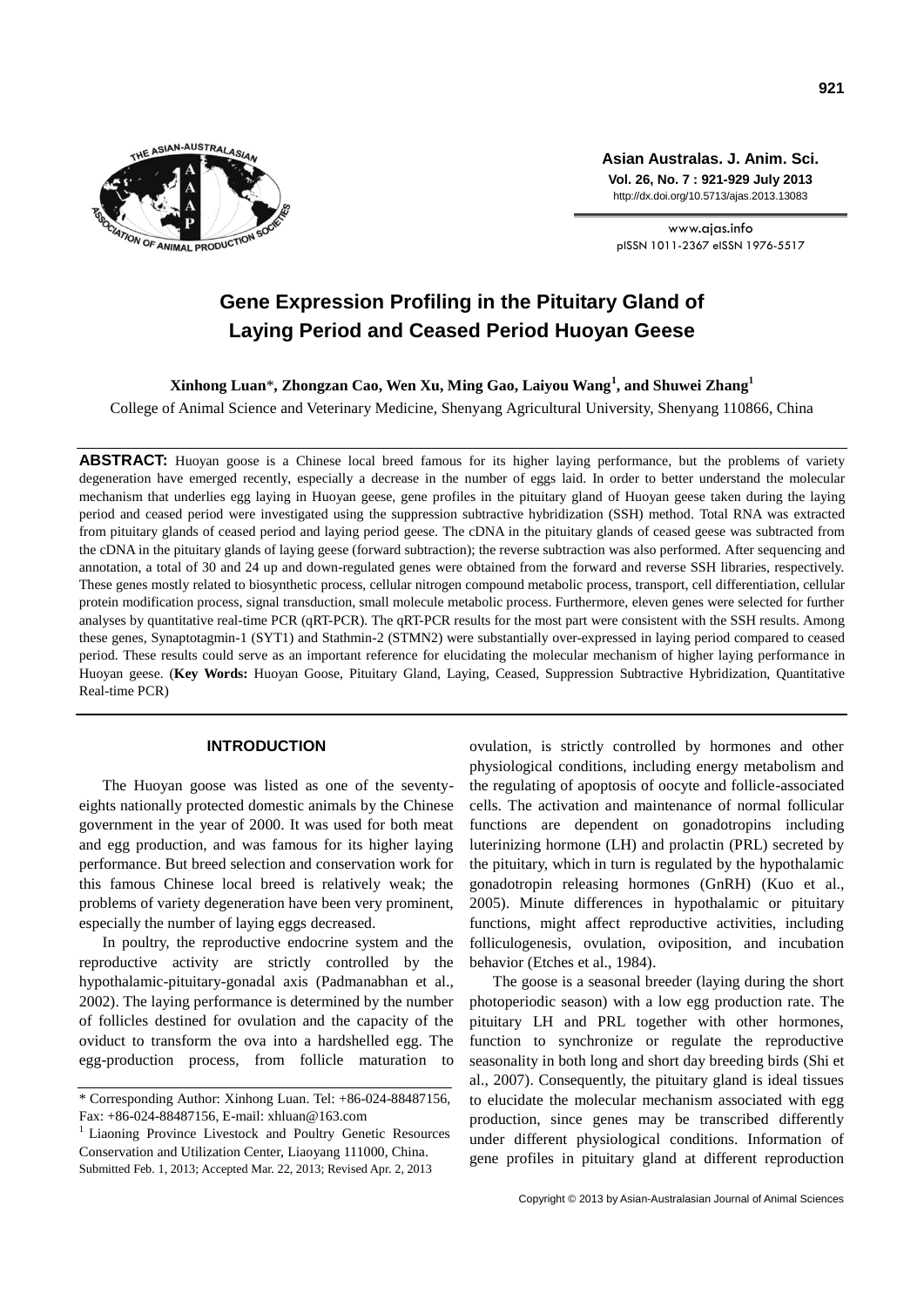period is essential for studying the molecular genetic mechanisms of egg laying and their application to improving the laying performance.

Suppression subtractive hybridization (SSH) is a method to get a gene expression profile specifically designed for comparing gene expression at various developmental stages or in altered physiological conditions (Diatchenko et al., 1996). This powerful technique enables comparing mRNA of two populations and then obtaining clones of genes that are differentially expressed in one population but not in another. First, both mRNA populations are converted into cDNA, which the cDNA that contains differentially expressed transcripts as tester, and the reference cDNA as driver. Tester and driver cDNAs are hybridized and then the hybrid common sequences are removed. Consequently, the remaining unhybridized cDNAs represent genes that are differentially expressed in the tester yet absent from the driver mRNA. This allows isolation of genes that are specifically expressed under diverse sets of conditions. Based on this technology, nine transcripts related to high egg production in the chicken hypothalamus/pituitary gland were identified (Shiue et al., 2006). As for the goose, 18 known and 8 unknown differentially expressed genes in the ovaries of egg-laying and pre-laying Zi geese were identified by this method (Kang et al., 2009). In addition, it was also used to detect differential expression of genes in the livers of laying and pre-laying geese (Ding et al., 2007). Although the differential expression profile of genes in the pituitary gland has been studied in laying geese compared with pre-laying geese (Yen et al., 2006), but to the best of our knowledge, information of Huoyan geese in laying period and ceased period has not been investigated so far.

In this study, gene expression profiles in the pituitary gland of laying period and ceased period Huoyan geese were investigated using SSH coupled with qRT-PCR methods. Combined results will be useful in elucidating the molecular mechanisms that underlie egg laying and improving the laying performance of Huoyan geese.

## **MATERIALS AND METHODS**

## **Geese and tissue collection**

The animal protocol used in this experiment was approved by the Animal Welfare Committee of Liaoning Province, China. The Huoyan geese were selected from Panjin Jiyuan goose breeding farm and raised according to the program used at this farm. During the experiment, geese were fed *ad libitum* with rice grain and were supplemented with green grass or water plants whenever possible. Feed was given during the daytime when the geese were released into an open area outside the house. Twenty female geese were killed by exsanguinations in January to obtain pituitary samples of ceased period geese. Another twenty female geese were killed in June to obtain pituitary samples of laying period geese. All pituitary samples were quickly dissected, frozen in liquid nitrogen, and stored at -80°C until total RNA extraction.

#### **Total RNA isolation and reverse transcription**

Total RNA was prepared by TRIzol reagent (Invitrogen Corporation, Carlsbad, CA, USA) according to the instruction of the manufacturer. The total RNA samples from ceased period and laying period pituitary ( $n = 20$ , for each) were pooled separately. The first-strand cDNA and ds-cDNA were synthesized using SMARTer<sup>™</sup> PCR cDNA Synthesis Kit (Clontech, Mountain View, CA, USA) and later, the ds-cDNA was purified with QIAquick PCR Purification Kit (Qiagen, Hilden, Germany).

# **Construction of the suppression subtractive hybridization cDNA library**

The cDNA libraries were constructed by SSH using a PCR-Select<sup>TM</sup> cDNA Subtraction Kit (Clontech) following manufacturer protocol. A forward SSH library was constructed to isolate the up-regulated genes of the laying period. It was used to identify clones in which the laying period cDNA was used as the tester and the ceased period cDNA as the driver. In contrast, a reverse SSH library was constructed to detect the down-regulated genes of the laying period. It was used to identify clones in which the ceased period cDNA was used as the tester and the laying period cDNA as the driver. After digestion with *RsaI*, the tester cDNA was divided into two subpopulations, and then each of which was ligated to a unique adaptor at  $16^{\circ}$ C for 8 h. The adaptor 1-ligated or adaptor 2R-ligated tester cDNA was separately hybridized at  $68^{\circ}$ C for 8 h with an excess of driver cDNA after denaturation at 98°C for 90 s. The two hybridized samples were then mixed together without denaturation and hybridized once more at  $68^{\circ}$ C for 12 h with excess of denatured driver cDNA. The resulting mixture was added with 200 µl dilution buffer and amplified by two rounds of suppression PCR. The primary PCR was performed using PCR primers in the kit. After the reaction mixtures were incubated at  $75^{\circ}$ C for 5 min to extend the adaptors, PCR was performed at  $94^{\circ}$ C for 10 s, 66 $\degree$ C for 30 s, and 72 $\degree$ C for 90 s for 27 cycles in a reaction volume of  $25$  µl. The PCR product was then diluted to 10fold, from which 10 diluted liquid was used as template in the subsequently nested PCR. This time, the reaction was performed for 12 cycles of  $94^{\circ}$ C for 10 s,  $68^{\circ}$ C for 30 s, and  $72^{\circ}$ C for 90 s, using nested PCR primer1 and primer 2R. The PCR products obtained from the forward and reverse subtractions were separately cloned into the pMD-18-T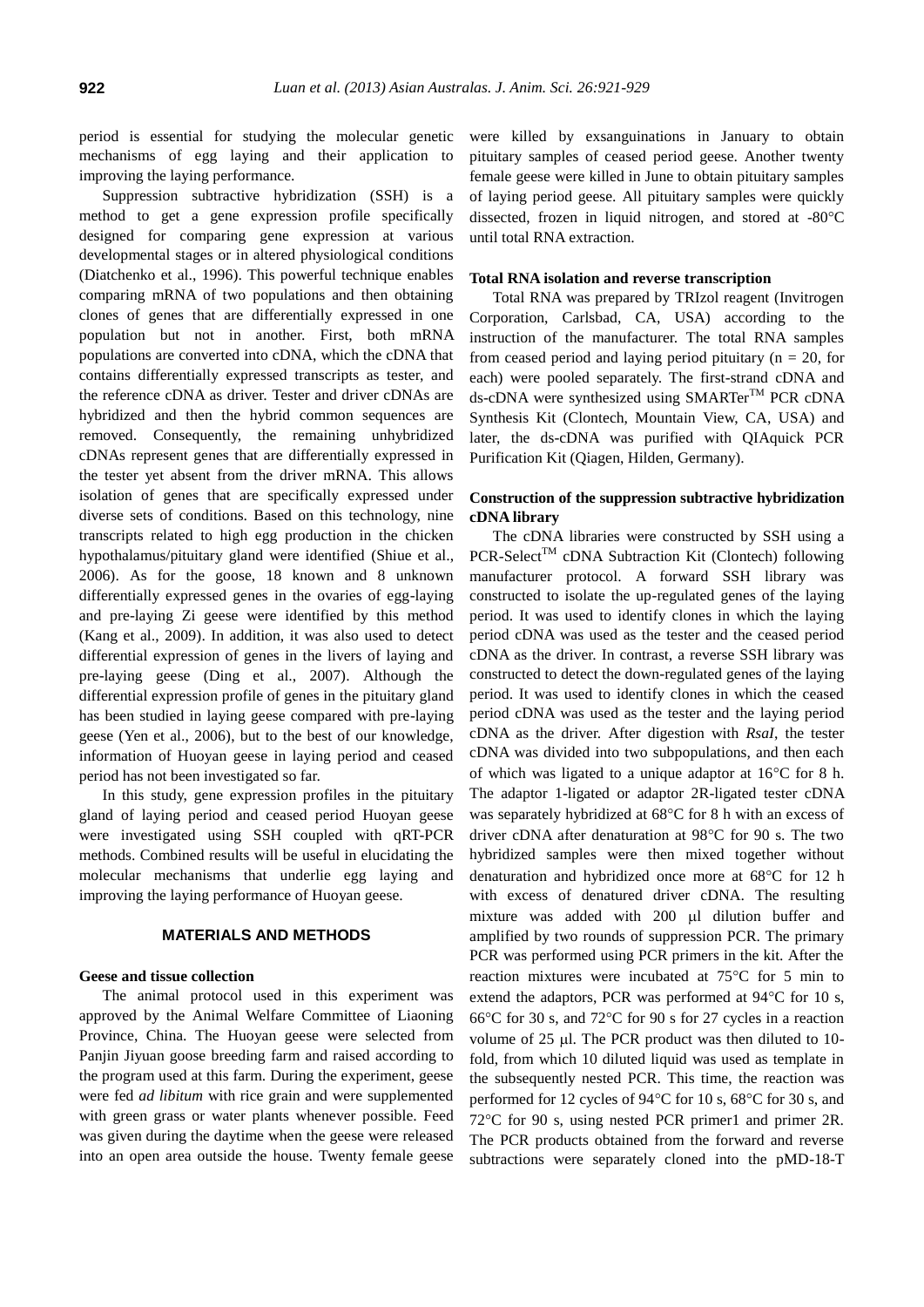vector (TaKaRa, Dalian, China), and transformed into Escherichia coli DH-5 $\alpha$  to establish different cDNA libraries.

#### **DNA sequencing and bioinformatics analysis**

Positive clones were selected by conventional bluewhite screening. White clones were randomly selected from both forward and reverse libraries. The positive clones were further validated by colony PCR using nested PCR primers provided in the kit. The resulting products were subjected to the direct sequencing with M13 primers. The vector sequences were removed through a Perl script and checked through VecScreen (http://www.ncbi.nlm.nih.gov/ VecScreen/VecScreen.html). Sequence analysis and homology comparisons were carried out using the BLASTn program of NCBI (http://blast.ncbi.nlm.nih.gov/Blast.cgi). Gene Ontology (GO) annotations were performed online from *GORetriever* (http://www.agbase.msstate.edu/). If no annotation was returned, *GOanna* was used to retrieve GO annotations assigned on the basis of sequence similarities. The resulting annotations were summarized according to the generic GOSlim set using *GOSlimViewer* (McCarthy et al., 2007).

### **Quantitative RT-PCR**

To validate the differentially expressed genes detected by the SSH approach, eleven ESTs (expressed sequence tags) which six from forward library and five from reverse library were selected for qRT-PCR analysis. The qRT-PCR primers were designed using Primer 3.0 (http://frodo.wi.mit.edu/primer3). All the information of the primers is listed in Table 1. Total RNA was extracted using TRIzol Reagent (Invitrogen Corporation, Carlsbad, CA, USA) according to the manufacturer's instructions. The concentration and purity of the RNA were measured using a spectrophotometer. Two micrograms of total RNA was reverse transcribed using PrimerScript RT reagent Kit (TaKaRa, Dalian, China). Real-time PCR was carried out on LightCycler<sup>®</sup> 480 II real-time PCR system (Roche).

**Table 1.** Primers used for the quantitative real-time PCR analysis

Each 25  $\mu$ l reaction volume contained 1  $\mu$ l 10  $\mu$ M (each) forward and reverse primers,  $12.5 \mu l$   $2 \times SYBR$ <sup>®</sup> Premix Ex Taq<sup>TM</sup> II (Takara, Dalian, China), and 2  $\mu$ l cDNA products, and the final volume was adjusted using PCR-water. The following PCR program was used for amplification: 15 min at 95 $\degree$ C, 40 cycles of denaturation at 95 $\degree$ C for 10 s and annealing and extension at  $60^{\circ}$ C for 30 s. Relative gene expression was calculated using the  $2^{-\Delta\Delta Ct}$  method, using the ceased period group as calibrator (relative expression  $= 1$ ) and  $\beta$ -actin as an internal reference gene.

Statistical analysis was carried out by student's *t* tests with SPSS 16.0 for Windows (SPSS Inc.) to evaluate whether the means were significantly different ( $p<0.05$ ).

#### **RESULTS**

## **Differential screening and EST sequencing**

Based on the results of the differential screening, 112 cDNA clones from the forward library and 110 cDNA clones from the reverse library were randomly picked and sequenced. After trimming, 103 and 104 high quality ESTs from the forward and reverse library, respectively, were obtained, all the processed ESTs were submitted to NCBI for BLASTn.

Analysis of BLAST results revealed that in forward library, as shown in Table 2, 30 sequences have high degree of similarity with known or predicted genes in GenBank, such as P21 protein (Cdc42/Rac)-activated kinase 2, transcript variant 2 (PAK2), Stathmin-2 (STMN2), Synaptotagmin-1(SYT1), Sprouty-related, EVH1 domain containing 1 (SPRED1), Protocadherin 9 (PCDH9) and Vesicle-associated membrane protein-associated protein A (VAPA). In reverse library, as shown in Table 3, 24 sequences have high degree of similarity with genes like Vesicle-associated membrane protein 4 (VAMP4), Calmodulin binding transcription activator 1 (CAMTA1), SPARC related modular calcium binding 2 (SMOC2), Cyclin-dependent kinase 5, regulatory subunit 1 (CDK5R1)

| Putative gene symbols | Forward primer sequence $(5^{\circ}-3^{\circ})$ | Reverse primer sequence $(5^{\circ}-3^{\circ})$ | Amplicon size (bp) |
|-----------------------|-------------------------------------------------|-------------------------------------------------|--------------------|
| CAMTA1                | TTTCATATCTCCTGCTGGAAG                           | AGCAATATACCATGACACCC                            | 111                |
| ENPP <sub>2</sub>     | <b>CACTGGGTGGATGATGAC</b>                       | <b>TGCACGGAAACCATCAAC</b>                       | 102                |
| SMOC <sub>2</sub>     | AGTGTGTAAATTGCTGTTGAC                           | <b>GTTGCATTCTCATTGCATGAT</b>                    | 128                |
| VAMP4                 | <b>ACCATAAATAATGTCTTCGGGA</b>                   | CAGAAGAGAAACGTGCCACTA                           | 134                |
| CDK5R1                | <b>ATGACACAGTCTGTCAGG</b>                       | <b>GTTGACCAAATTGGTGGG</b>                       | 115                |
| PAK <sub>2</sub>      | <b>TCACACAGCAAGCACTGA</b>                       | <b>TTAGTGTACTTAGGAGACGGT</b>                    | 105                |
| PCDH <sub>9</sub>     | GAGAGTCAAGTAGAGGTCCATA                          | <b>TCTGATTTCTGCATTGCTTCC</b>                    | 105                |
| SPRED <sub>1</sub>    | <b>ACAAGAAAGACGTTACCACT</b>                     | GCTGCTACTCTGGTTGATT                             | 109                |
| STMN <sub>2</sub>     | CCGAGGTAAGAGGCAACAAATA                          | <b>TGGCTGTTTGGCATCATTTAG</b>                    | 128                |
| SYT <sub>1</sub>      | <b>TTCAGTCTGGCAGTGTAGG</b>                      | <b>TCAGTTGTTCATTCAGGATAGC</b>                   | 101                |
| <b>VAPA</b>           | <b>TGCAACTGACACTTGCTAT</b>                      | <b>GCTTTGCCTTTAATGATCTCG</b>                    | 111                |
| <b>ACTB</b>           | <b>CCTGGCACCTAGCACAATGA</b>                     | <b>TGGGTGTTGGTAACAGTCCG</b>                     | 194                |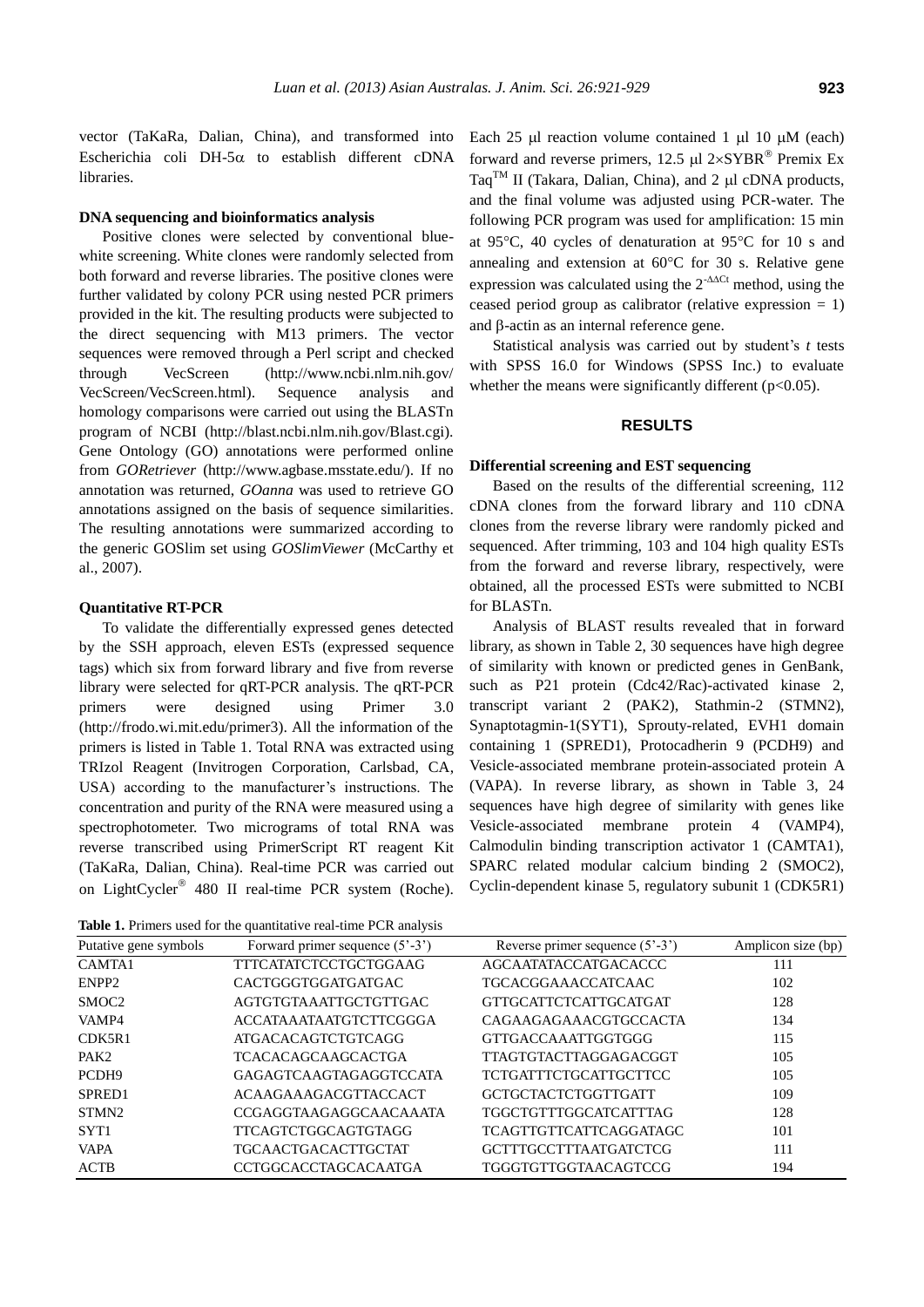**Table 2.** Identities of differentially expressed cDNA clones from the SSH forward library

| NCBI BLAST gene name                                                          | Accession number <sup>1</sup> | <b>Species</b>      | $E-value2$     |
|-------------------------------------------------------------------------------|-------------------------------|---------------------|----------------|
| Contactin associated protein-like 2 (CNTNAP2)                                 | NM_001193337.1                | Taeniopygia guttata | 3.00E-23       |
| P21 protein (Cdc42/Rac)-activated kinase 2, transcript variant 2 (PAK2)       | XM_422671.2                   | Gallus gallus       | 1.00E-92       |
| Phytanoyl-CoA 2-hydroxylase interacting protein-like (PHYHIPL)                | NM 001199504.1                | Gallus gallus       | 1.00E-97       |
| Solute carrier family 5 (sodium/glucose cotransporter), member 11 (SLC5A11),  | XM_414862.3                   | Gallus gallus       | 0.000006       |
| Serine/arginine-rich splicing factor 3 (SRSF3),                               | NM_001195554.1                | Gallus gallus       | 2.00E-171      |
| Legumain (LGMN)                                                               | XM_421328.3                   | Gallus gallus       | 2.00E-84       |
| Stathmin-2-like (STMN2)                                                       | XM_003205132.1                | Meleagris gallopavo | 2.00E-75       |
| O-linked N-acetylglucosamine (GlcNAc) transferase                             | NM_001006317.2                | Meleagris gallopavo | $\overline{0}$ |
| (UDP-N-acetylglucosamine:polypeptide-N-acetylglucosaminyl transferase) (OGT)  |                               |                     |                |
| Glutamate-ammonia ligase (GLUL)                                               | NM 205493.1                   | Gallus gallus       | 8.00E-109      |
| Cytochrome c oxidase subunit I (COX1) gene,<br>mitochondrial                  | GU179002.1                    | Anser               | 6.00E-170      |
| mitochondrial<br>Cytochrome c oxidase subunit III (COX3) gene,                | GU179010.1                    | Anser               | $\mathbf{0}$   |
| Synaptotagmin-1-like (SYT1)                                                   | XM_003202102.1                | Meleagris gallopavo | 0.0003         |
| Ribosomal protein, large, P0 (RPLP0)                                          | NM_204987.1                   | Gallus gallus       | 1.00E-171      |
| $Poly(A)$ binding protein interacting protein 2 (PAIP2)                       | NM_001007832.1                | Gallus gallus       | 8.00E-109      |
| Minichromosome maintenance complex component 6 (MCM6)                         | NM 001006527.1                | Gallus gallus       | 7.00E-150      |
| Sprouty-related, EVH1 domain containing 1 (SPRED1),                           | NM_152594.2                   | Homo sapiens        | 2.00E-49       |
| Protocadherin 20 (PCDH20)                                                     | XM_003980439.1                |                     | 8.00E-14       |
| Protocadherin 9 (PCDH9)                                                       | XM_003640560.1                | Gallus gallus       | 0              |
| Vesicle-associated membrane protein-associated protein A-like (VAPA)          | XM_003204959.1                | Meleagris gallopavo | $\mathbf{0}$   |
| Solute carrier family 4, sodium bicarbonate cotransporter, member 4, (SLC4A4) | XM 003641192.1                | Meleagris gallopavo | 1.00E-161      |
| ATP synthase, H+ transporting, mitochondrial F1 complex, O subunit (ATP5O)    | XM_416717.3                   | Meleagris gallopavo | $\overline{0}$ |
| Four and a half LIM domains 2 (FHL2),                                         | XM_416924.3                   | Meleagris gallopavo | 1.00E-112      |
| Major facilitator superfamily domain containing 2A (MFSD2A)                   | XM_417826.3                   | Meleagris gallopavo | 0.0001         |
| SDA1 domain containing 1 (SDAD1)                                              | XM_420597.3                   | Meleagris gallopavo | 0.0005         |
| Anser albifrons mitochondrion, complete genome                                | AF363031.1                    | Anser               | 7.00E-170      |
| anser clone goosePiSSHFmixIB05 pituitary gland-expressed                      | DQ836037.1                    | Anser               | 8.00E-55       |
| unknown gene 8 mRNA sequence                                                  |                               |                     |                |
| Voucher BISE-Aves24 cytochrome oxidase subunit 1 (COI) gene, mitochondrial    | GU571728.1                    | Anser anser         | 6.00E-165      |
| Meleagris gallopavo myelin proteolipid protein-like                           | XM_003205647.1                | Meleagris gallopavo | $\overline{0}$ |
| Chondroitin polymerizing factor 2 (CHPF2),                                    | XM_003214253.1                | Meleagris gallopavo | 2.00E-178      |
| Reticulon 4 (RTN4)                                                            | XM 003640893.1                | Gallus gallus       | 3.00E-143      |

<sup>1</sup> Accession numbers are from the National Center for Biotechnology Information (NCBI) nonredundant nucleotide database.

<sup>2</sup> Expected (E) value is a parameter when searching a sequence of particular size in a database (http://www.ncbi.nlm.nih.gov/BLAST/tutorial/Altschul-1.html). It is used to test the hypothesis of a random match to the bases in the database, the closer the E-value to zero, the lower the possibility of mistake in a gene identity.

and Ectonucleotide pyrophosphatase/phosphodiesterase 2 (ENPP2).

#### **Functional annotation**

Based on the gene ontology (GO) terms, these genes were functionally annotated. As illustrated in Figure 1, majority of the biological processes (such as anatomical structure development, biosynthetic process, cellular nitrogen compound metabolic process, transport, cell differentiation, cellular protein modification process, signal transduction, small molecule metabolic process, anatomical structure formation involved in morphogenesis, transmembrane transport, cell death, translation, and DNA metabolic process), some cellular components (such as cell, intracellular, organelle, cytoplasm, mitochondrion, nucleus, protein complex and plasma membrane), and some molecular functions (such as kinase activity, ion binding and enzyme regulator activity) were presented in both libraries. Other GO terms, such as transmembrane transport,

ribosome biogenesis, growth, endosome, nucleolus, ligase activity, lyase activity, lipid binding, peptidase activity and methyltransferase activity were identified only in the forward library. Vice versa, some GO terms were identified only in the reverse library, such as cytoskeleton organization, cell motility, lipid metabolic process, cell morphogenesis, cell cycle, protein targeting, membrane organization, neurological system process, locomotion, developmental maturation, vesicle-mediated transport, embryo development, cell proliferation, cell-cell signaling, plasma membrane organization, immune system process, proteinaceous extracellular matrix, cytosol, Golgi apparatus, endoplasmic reticulum, extracellular region, transferase activity, transferring acyl groups, nucleic acid binding transcription factor activity and cytoskeletal protein binding.

# **Confirmation of gene expression with quantitative RT-PCR**

To verify the results of SSH, we analyzed the expression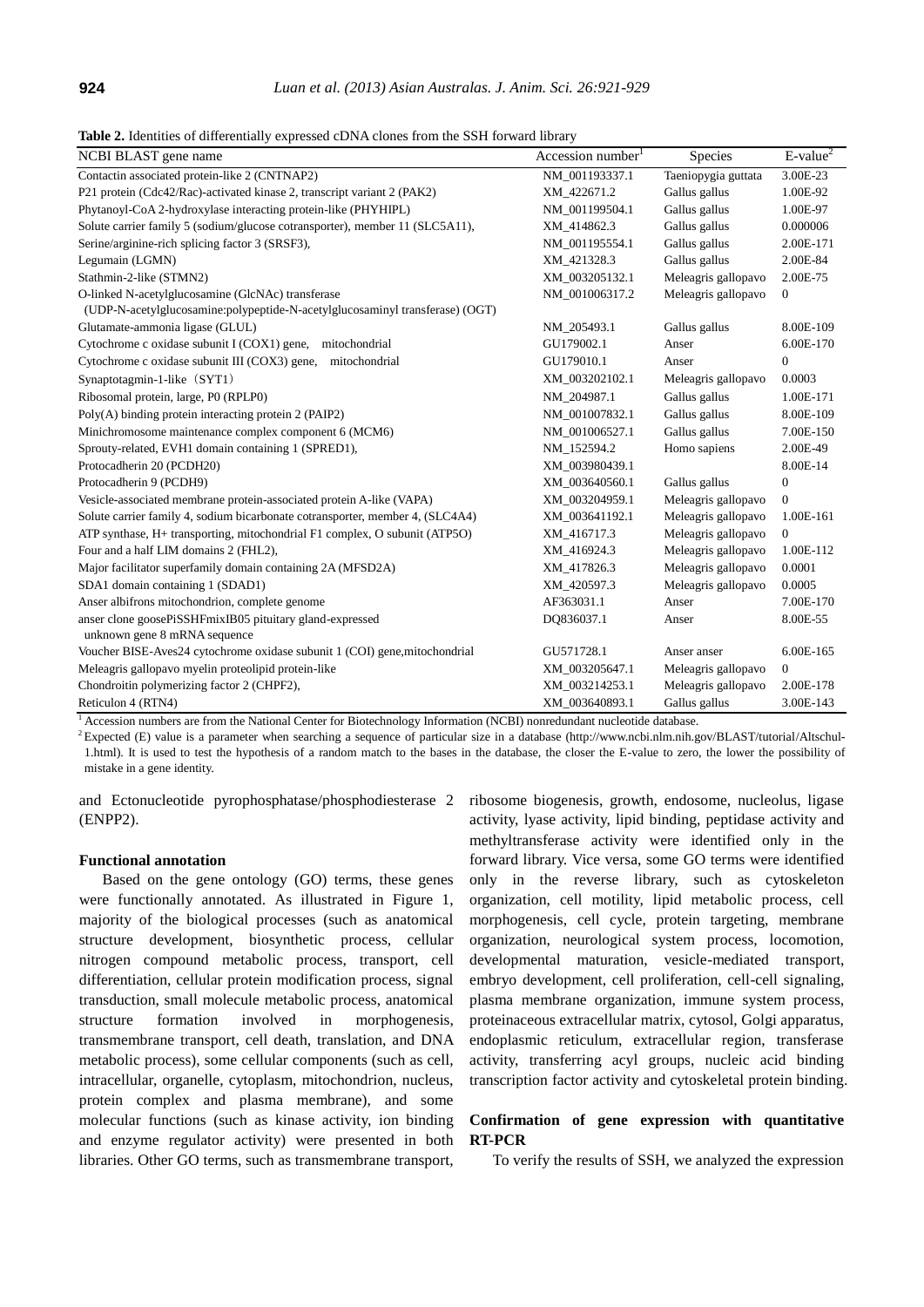**Table 3.** Identities of differentially expressed cDNA clones from the SSH reverse library

| NCBI BLAST gene name                                                                   | Accession number <sup>1</sup> | Species         | $E-value2$     |
|----------------------------------------------------------------------------------------|-------------------------------|-----------------|----------------|
| Muscleblind-like 3 (Drosophila) (MBNL3), transcript variant 1                          | NM 001163338.1                | Gallus gallus   | $0.00E + 00$   |
| NADH dehydrogenase (ubiquinone) 1 alpha subcomplex, 4 (NDUFA4)                         | XM 001234600.2                | Gallus gallus   | 7.00E-148      |
| N(alpha)-acetyltransferase 20, NatB catalytic subunit (NAA20)                          | XM 422177.3                   | Gallus gallus   | 5.00E-57       |
| Solute carrier family 1 (glial high affinity glutamate transporter), member 3 (SLC1A3) | XM 425011.2                   | Gallus gallus   | $\overline{0}$ |
| Ectonucleotide pyrophosphatase/phosphodiesterase 2 (ENPP2)                             | NM 001198662.1                | Gallus gallus   | 8.00E-110      |
| Nuclear factor I/B (NFIB), transcript variant 2                                        | NM 001190738.1                | Homo sapiens    | $\Omega$       |
| voucher IPMB 7137 NADH dehydrogenase subunit 2 (nd2) gene, mitochondrial               | EU585683.1                    | Anser rossii    | 2.00E-115      |
| Ferritin, heavy polypeptide 1 (FTH1), mRNA                                             | NM 205086.1                   | Gallus gallus   | 1.00E-34       |
| Phosphatidylinositol-5-phosphate 4-kinase, type II, alpha (PIP4K2A)                    | NM 001030971.1                | Gallus gallus   | 4.00E-62       |
| Microfibrillar-associated protein 3 (MFAP3)                                            | NM 001012784.2                | Gallus gallus   | $\overline{0}$ |
| Intraflagellar transport 74 homolog (Chlamydomonas) (IFT74)                            | XM 003643070.1                | Gallus gallus   | 2.00E-50       |
| Transmembrane emp24 domain trafficking protein 2 (TMED2)                               | NM 001006186.1                | Gallus gallus   | 2.00E-76       |
| Profilin 2 (PFN2)                                                                      | NM 001079760.1                | Gallus gallus   | $\Omega$       |
| Amyloid beta (A4) precursor-like protein 2 (APLP2)                                     | NM 001006317.2                | Gallus gallus   | 2.00E-56       |
| Cyclin-dependent kinase 5, regulatory subunit 1 (p35) (CDK5R1)                         | NM 003885.2                   | Homo sapiens    | 1.00E-49       |
| Ribosomal protein L39 (RPL39)                                                          | NM 204272.1                   | Gallus gallus   | 0.00000005     |
| Vacuolar protein sorting 37 homolog B                                                  | XM_415126                     | Gallus gallus   | 4.00E-103      |
| Vesicle-associated membrane protein 4 (VAMP4)                                          | XM 001233851.2                | Gallus gallus   | 7.00E-21       |
| Rho guanine nucleotide exchange factor (GEF) 37 (ARHGEF37)                             | XM_414480.3                   | Gallus gallus   | 1.00E-78       |
| Acetyl-CoA acetyltransferase 1 (ACAT1)                                                 | XM 417162.3                   | Gallus gallus   | 4.00E-57       |
| Calmodulin binding transcription activator 1 (CAMTA1)                                  | XM 417530.3                   | Gallus gallus   | $\overline{0}$ |
| SPARC related modular calcium binding 2 (SMOC2)                                        | XM 419600.3                   | Gallus gallus   | 2.00E-123      |
| Mitochondrion, complete genome                                                         | AF363031.1                    | Anser albifrons | 6.00E-170      |
| hypothetical protein                                                                   | AJ720212.1                    | Gallus gallus   | 1.00E-172      |
| Dynein, axonemal, light chain 1 (DNAL1)                                                | NM_001199681.1                | Gallus gallus   | 3.00E-158      |

<sup>1</sup> Accession numbers are from the National Center for Biotechnology Information (NCBI) nonredundant nucleotide database.

<sup>2</sup> Expected (E) value is a parameter when searching a sequence of particular size in a database (http://www.ncbi.nlm.nih.gov/BLAST/utorial/Altschul-1.html). It is used to test the hypothesis of a random match to the bases in the database, the closer the E-value to zero, the lower the possibility of mistake in a gene identity.

of 11 ESTs by qRT-PCR. The fold difference between the laying group and the ceased group was calculated by  $2^{-\Delta\Delta Ct}$ method. As illustrated in Figure 2, the qRT-PCR results for the most part, consistent with the SSH results. For the 6 upregulated genes, 4 of them were over-expressed in the laying period, whereas 4 out of 5 down-regulated genes were under-expressed. Particularly, SYT1, STMN2, ENPP2, and CDK5R1 exhibited significantly differentially expressed in laying period pituitary compared with that in ceased period pituitary.

### **DISCUSSION**

In the present work, we employed SSH method to identify differentially expressed genes in the pituitary gland of Huoyan geese between laying period and ceased period. Some genes involved in signal transduction (such as CNTNAP2, STMN2, PAK2, and SMOC2), calcium ion binding (such as CAMTA1, PCDH9, CDK5R1, and SYT1), MAPK signaling pathways (SPRED1), I-kappaB kinase/NF-kappaB signaling pathways (VAPA), and transport (such as VAMP4, SLC5A11, SLC4A4, COX1, and COX3) were identified. Subsequently, eleven of those including PAK2, PCDH9, SPRED1, STMN2, SYT1, VAPA, CAMTA1, ENPP2, SMOC2, VAMP4, and CDK5R1 were selected for further validating using qRT-PCR. The results were mostly consistent with the SSH results. Interestingly, several of these genes might be involved secretion of hormones.

One of the major findings was that several genes related to exocytosis were found differentially expressed in our study. Exocytosis is a key biological process that controls the neurotransmission and release of secretory products from neurones and other secretory cell types. Neurotransmitters, hormones, or other secretory products are packed in vesicles, a number of these vesicles fuse with the surface membrane, during both nonactivated and activated phases, to release secretory product into the extracellular space (Knight and Baker, 1987). Neurotransmitters and hormones release is triggered by  $Ca^{2+}$  binding to a presynaptic  $Ca^{2+}$  sensor that induces synaptic vesicle exocytosis with a high degree of  $Ca^{2+}$ cooperativity. Synaptotagmin-1 (SYT1) has been identified as the primary  $Ca^{2+}$  sensors for synaptic vesicle exocytosis and a major transducer of  $Ca^{2+}$  signaling in membrane fusion events and regulated secretion (Koh and Bellen, 2003; Kreft et al., 2003; Shin et al., 2009). There is evidence that SYT1 plays a physiological role in secretion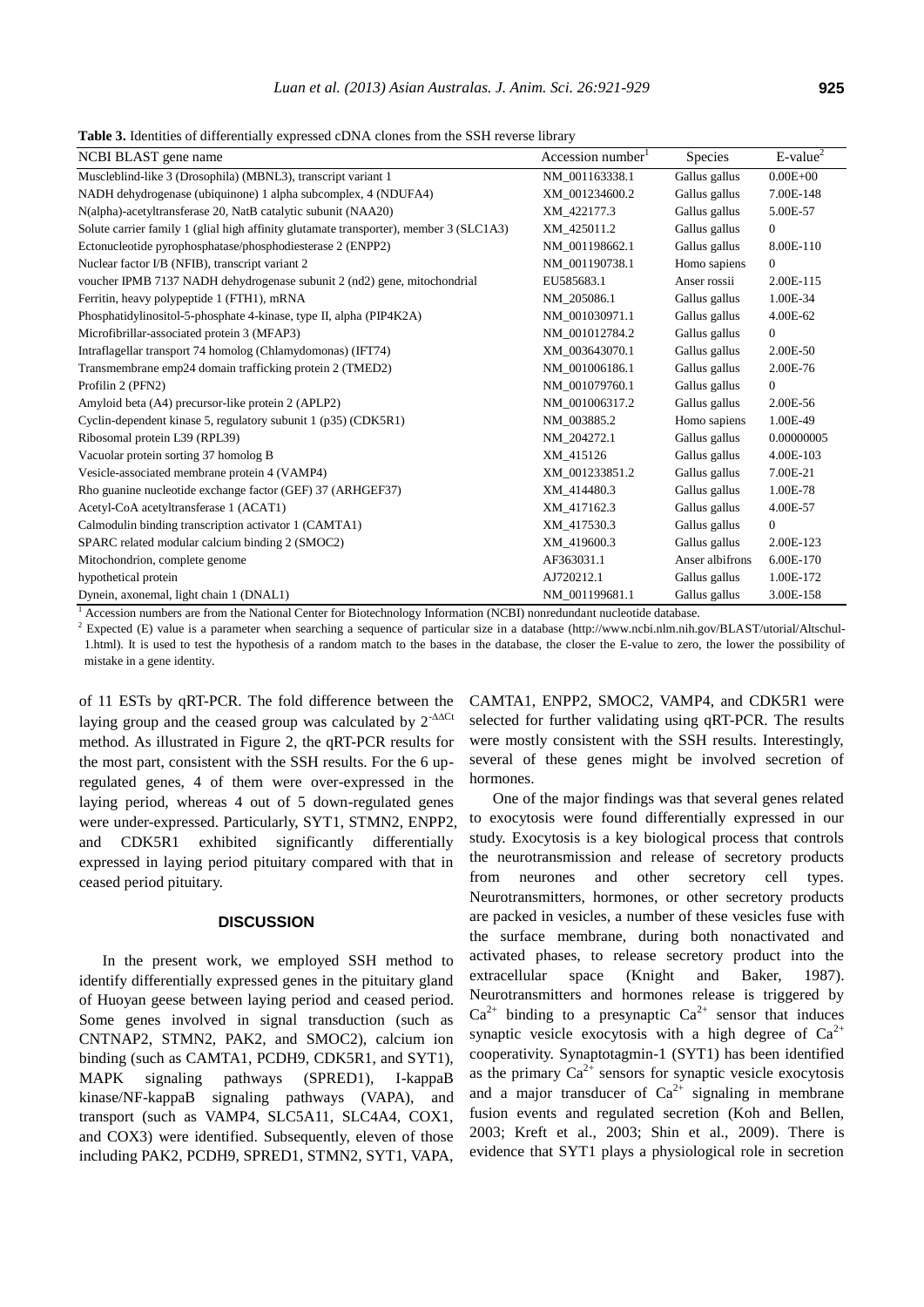

Figure 1. Gene ontology (GO) classification of the differentially expressed ESTs in the forward and reverse SSH libraries. Based on the GO terms, the ESTs are categorized into putative functional groups. The black and white columns represent the up- and down-regulated genes from forward and reverse libraries, respectively.

by differentiated pituitary cells. Genetic experiments in mice have demonstrated that SYT1 mutants have defects in regulated secretion (Koh and Bellen, 2003). Mice with homozygous disruption of the SYT1 die shortly after birth and have defects in neurotransmitter release from hippocampal neurons (Geppert et al., 1994). The pituitaryspecific transcription factor (POU1F1) is a factor that bound to and activated the PRL and GH promoters, and is also important for proper development of the pituitary cells that express PRL, GH, and TSH. Study provides evidence that it can bind to a specific site in the SYT1 gene and that this binding contributes to activation of SYT1 expression. It seems likely that activation of SYT1 gene expression is part of a mechanism mediating POU1F-induced differentiation of pituitary cells and presumably contributes to the endocrine/secretory phenotype (Howard et al., 2009). Production and secretion of hormones by the pituitary involve highly orchestrated intracellular transport and sorting steps. Peptide hormones destined for regulated secretion are packaged into secretory granules that bud from the *trans*-Golgi network (TGN). VAMP4 (Vesicleassociated membrane protein 4), a member of VAMP proteins implicated in vesicle docking with membranes, has

been suggested to play a role in mediating *trans*-Golgi network (TGN) trafficking. VAMP4 marks a novel vesicular sorting pathway during granule membrane remodeling, and Synaptotagmin IV follows the trafficking patterns of VAMP4 and modulates  $Ca^{2+}$ -triggered exocytosis during granule maturation (Steegmaier et al., 1999).

It is well known that  $Ca^{2+}$  is the primary intracellular signaling molecule controlling the fusion of secretory vesicles with the plasma membrane to release transmitters from neurons and hormones from endocrine cells (Martin, 2003). Increase in intracellular  $Ca^{2+}$  concentration is a key signal to trigger exocytosis in most neuronal and endocrine tissues. Pituitary hormone secretion is a  $Ca^{2+}$ -dependent process. Depriving extracellular  $Ca^{2+}$  by incubation in media containing  $Ca^{2+}$  buffers such as EGTA inhibits GnRH-induced LH secretion (BATES and CONN, 1984), GRF-induced GH secretion (Sheppard et al., 1980) and TRH-induced PRL secretion (Thorner et al., 1980). Furthermore, this inhibition can be reversed by elevation of extracellular calcium. In this study, except SYT1, several other genes which involved calcium ion binding were identified differentially expressed. Protocadherins (PCDHs)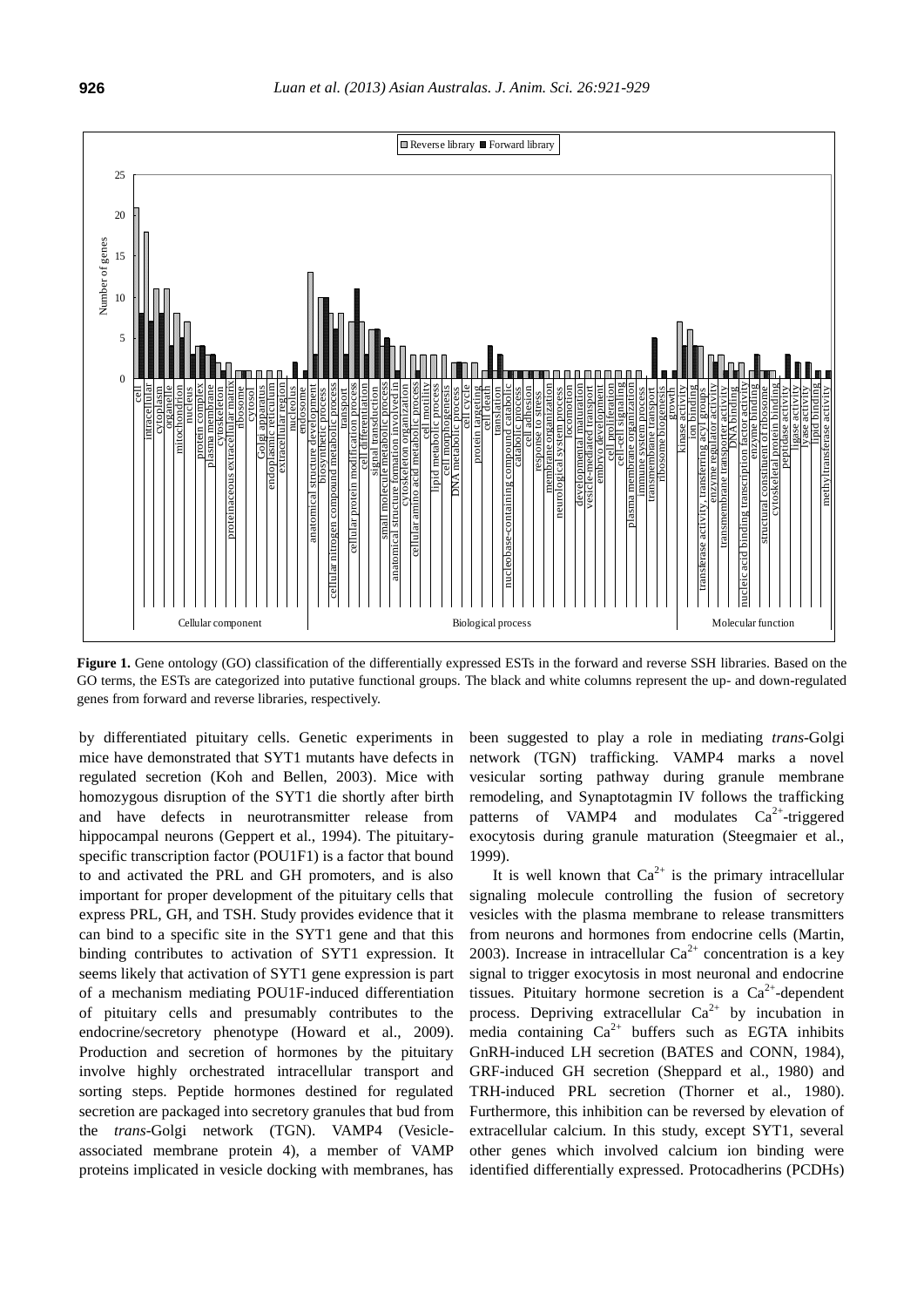

**Figure 2.** Quantitative real-time PCR validation. The gene expression level of 11 randomly selected ESTs, including 6 from SSH forward library (the black column) and 5 from SSH reverse library (the white column), was tested using qRT-PCR. The relative gene expression level in the laying period was normalized to the ceased period. Data are presented as mean±SE. Asterisks denote significant gene expression differences between the laying period and ceased period, as determined by the student's *t* tests (\* p<0.05).

constitute the largest subgroup within the cadherin family of calcium-dependent cell-cell adhesion molecules, and have been suggested to play role in the formation and maintenance of the synaptic connections (Takeichi and Abe, 2005). Study demonstrated some PCDHs were involved in regulation of LHRH neuronal connections (Varju et al., 2009). Calmodulin can trigger exocytosis of already primed vesicles in endocrine cells; it also binds to the  $Ca<sup>2+</sup>$  sensor synaptotagmin, and could be involved in synaptotagminrelated events (Langley and Grant, 1997). Calmodulin binding transcription activator 1 (CAMTA1) was differentially expressed in our study, it may be involved alterations of intracellular  $Ca^{2+}$  concentration and play a major role in anterior pituitary cell stimulus-secretion coupling.

Remarkably, the expression of Stathmin-2 (STMN2) was identified significantly up-regulated in laying period. Stathmin is the founding member of a family of proteins that play critically important roles in the regulation of the microtubule cytoskeleton, its expression and phosphorylation are regulated throughout development and in response to extracellular signals regulating cell proliferation, differentiation and functions (Rubin and Atweh, 2004). It is highly expressed in the nervous and neuroendocrine systems and its phosphorylation could be related to regulation of cell growth arrest, terminal differentiation and hormone secretion (Rowlands et al., 1995; Drouva et al., 1998). Studies demonstrated that Stathmin play a potential role in the regulation of hormone secretion in rodent pituitary and insulinoma cell lines (Rubin and Atweh, 2004). Interestingly, the mRNA expression level of STMN2 was found to be significantly higher in the hypothalamus and pituitary gland of high egg production chicken strains (Shiue et al., 2006). Its role in regulation of laying egg needs to be investigated in the future.

Furthermore, several genes involved in regulation of kinase activity were identified differentially expressed in this study. Sprouty-related proteins (SPREDs) with EVH1 (enabled/vasodilator-stimulated phosphoprotein homology 1) domain are membrane-associated suppressors of MAPK signaling, a major regulator of cellular proliferation and differentiation. SPRED2 was identified as a negative regulator of the Hypothalamic-Pituitary-Adrenal Axis, SPRED2 deficiency leads to an increased MAPK signaling, which results in an augmented its secretagogue corticotrophin releasing hormone (CRH) promoter activity, the subsequent CRH overproduction causes an up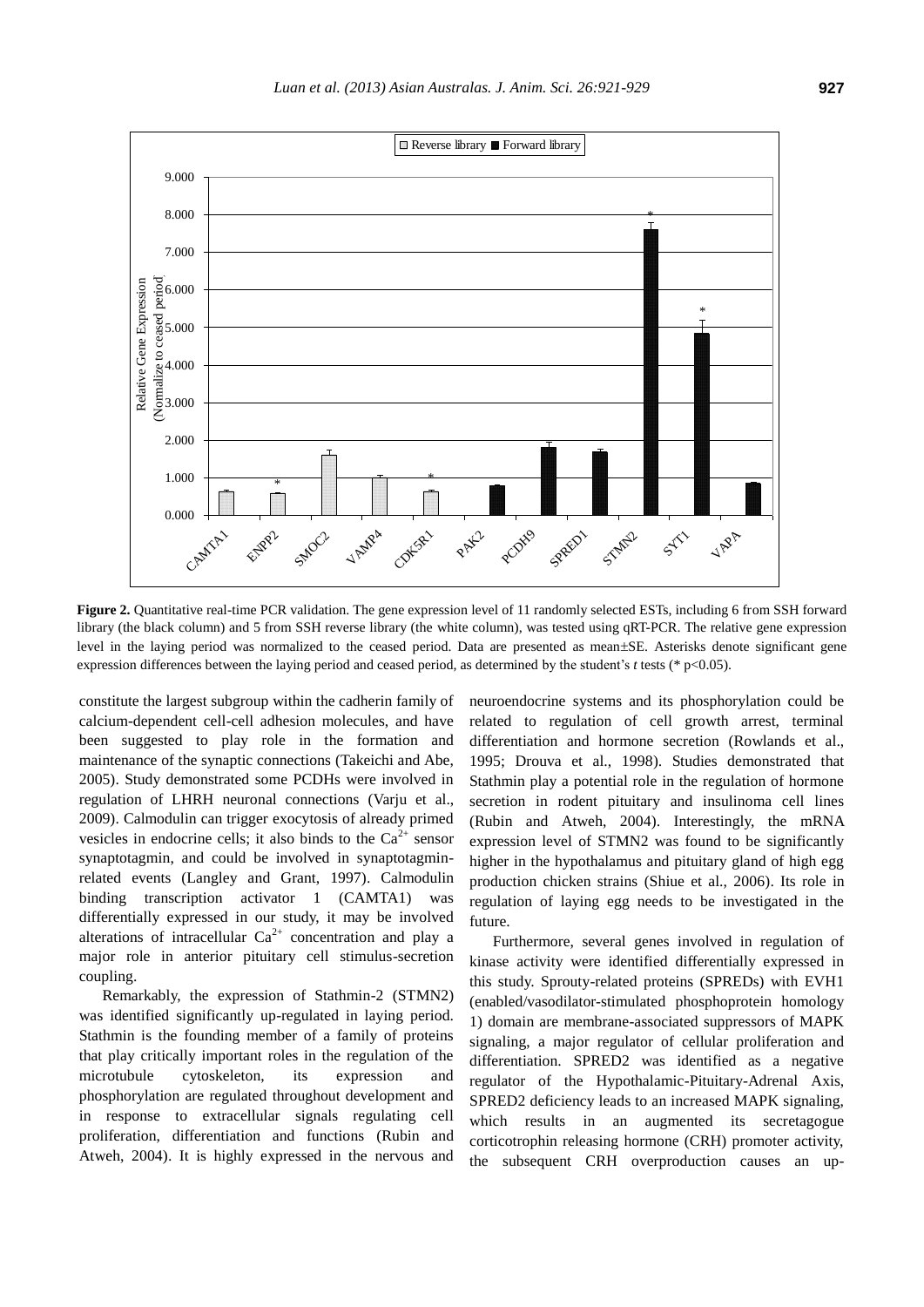regulation of downstream hypothalamic-pituitary-adrenal (HPA) hormone secretion (Ullrich et al., 2011). SPRED1 has been shown to be expressed predominantly in the brain and enriched in the central nervous system, where it mediates cortical development, neural stem cell proliferation, and vesicular trafficking (Phoenix and Temple, 2010). In this study, the differential expression of SPRED1 may be associated with its vesicular trafficking and negative regulation of the Ras-MAPK-ERK pathway during production and secretion of hormones in the pituitary gland. CDK5R1, also named p35 was the first neuronal-specific regulatory subunit of CDK5 (Cyclin-dependent kinase) identified via its physical interaction with CDK5, activating CDK5 after direct binding (Ko et al., 2001). Study suggest that CDK5/p35 play critical roles in neural migration, differentiation, and synaptogenesis in immature neurons. Cdk5/p35 also was indicated inhibits neurotransmitter release through the phosphorylation of P/Q-type voltagedependent  $Ca^{2+}$  channel and down-regulation of the channel activity (Tomizawa et al., 2002). The brain neurotransmitters involve the mechanism triggering the release of the hypothalamic hormones, Changes in neurotransmitter output and in particular alterations in secretion of the monoamines, dopamine, noradrenaline and serotonin, have been associated with many hormonal changes in mammals (Chen et al., 1974; Advis et al., 1978). The effects of neurotransmitters on release of pituitary hormones in birds have been studied. Monoamines were confirmed to be capable of affecting pituitary release of PRL and GH in a pituitary-hypothalamus in pigeon (Hall, 1982).

In summary, we have shown gene expression profiles in the pituitary gland of laying period and ceased period Huoyan geese. Particularly, SYT1 and STMN2 which play an important role in release of pituitary hormones were first to demonstrate substantially over-expressed in the laying goose pituitary gland. Further demonstration of the functions of genes will add great value to the understanding of the reproductive biology of the goose.

#### **ACKNOWLEDGEMENTS**

We would like to thank the staff of Panjin Jiyuan goose breeding farm, who assisted in the collection of goose pituitary gland samples.

This study was supported by the National Natural Science Foundation of China (Grant No. 31172286).

## **REFERENCES**

Advis, J. P., J. W. Simpkins, H. T. Chen, and J. Meites. 1978. Relation of biogenic amines to onset of puberty in the female rat. Endorinology 103:11-16.

- Bates, M. D., and P. M. Conn. 1984. Calcium mobilization in the pituitary gonadotrope: relative roles of intra-and extracellular sources. Endorinology 115:1380-1385.
- Chen, H., G. Mueller, and J. Meites. 1974. Effects of L-dopa and somatostatin on suckling-induced release of prolactin and GH. Endocr. Res. 1:283-291.
- Diatchenko, L., Y. F. Lau, A. P. Campbell, A. Chenchik, F. Moqadam, B. Huang, S. Lukyanov, K. Lukyanov, N. Gurskaya, E. D. Sverdlov, and P. D. Siebert. 1996. Suppression subtractive hybridization: a method for generating differentially regulated or tissue-specific cDNA probes and libraries. Proc. Natl. Acad. Sci. 93:6025-6030.
- Ding, S., C. Yen, P. Wang, H. Lin, J. Hsu, and T. Shen. 2007. The differential expression of hepatic genes between prelaying and laying geese. Poult. Sci. 86:1206-1212.
- Drouva, S. V., B. Poulin, V. Manceau, and A. Sobel. 1998. Luteinizing hormone-releasing hormone-signal transduction and stathmin phosphorylation in the gonadotrope  $\alpha$ T3-1 cell line. Endorinology 139:2235-2239.
- Etches, R., J. Petitte, and C. Anderson-Langmuir. 1984. Interrelationships between the hypothalamus, pituitary gland, ovary, adrenal gland, and the open period for LH release in the hen (*Gallus domesticus*). J. Exp. Zool. 232:501-511.
- Geppert, M., Y. Goda, R. E. Hammer, C. Li, T. W. Rosahl, C. F. Stevens, and T. C. Südhof. 1994. Synaptotagmin I: A major  $Ca<sup>2+</sup>$  sensor for transmitter release at a central synapse. Cell 79:717-727.
- Hall, T. R. 1982. Neurotransmitter effects on release of prolactin and growth hormone *in vitro* from pituitary glands of the pigeon, Columba livia. J. Endocrinol. 92:303-308.
- Howard, P. W., S. F. Jue, and R. A. Maurer. 2009. Expression of the synaptotagmin I gene is enhanced by binding of the pituitary-specific transcription factor, POU1F1. Mol. Endocrinol. 23:1563-1571.
- Kang, B., J. R. Guo, H. M. Yang, R. J. Zhou, J. X. Liu, S. Z. Li, and C. Y. Dong. 2009. Differential expression profiling of ovarian genes in prelaying and laying geese. Poult. Sci. 88:1975-1983.
- Knight, D. E., and P. F. Baker. 1987. Exocytosis from the vesicle viewpoint: an overview. Ann. N. Y. Acad. Sci. 493:504-523.
- Ko, J., S. Humbert, R. T. Bronson, S. Takahashi, A. B. Kulkarni, E. Li, and L. H. Tsai. 2001. p35 and p39 are essential for cyclindependent kinase 5 function during neurodevelopment. J. Neurosci. 21:6758-6771.
- Koh, T. W., and H. J. Bellen. 2003. Synaptotagmin I, a  $Ca^{2+}$  sensor for neurotransmitter release. Trends Neurosci. 26:413-422.
- Kreft, M., V. Kuster, S. Grilc, M. Rupnik, I. Milisav, and R. Zorec. 2003. Synaptotagmin I increases the probability of vesicle fusion at low  $[Ca^{2+}]$  in pituitary cells. Am. J. Physiol. Cell Physiol. 284:C547-C554.
- Kuo, Y. M., Y. L. Shiue, C. F. Chen, P. C. Tang, and Y. P. Lee. 2005. Proteomic analysis of hypothalamic proteins of high and low egg production strains of chickens. Theriogenology 64:1490-1502.
- Langley, K., and N. J. Grant. 1997. Are exocytosis mechanisms neurotransmitter specific? Neurochem. Int. 31:739-757.
- Martin, T. F. 2003. Tuning exocytosis for speed: fast and slow